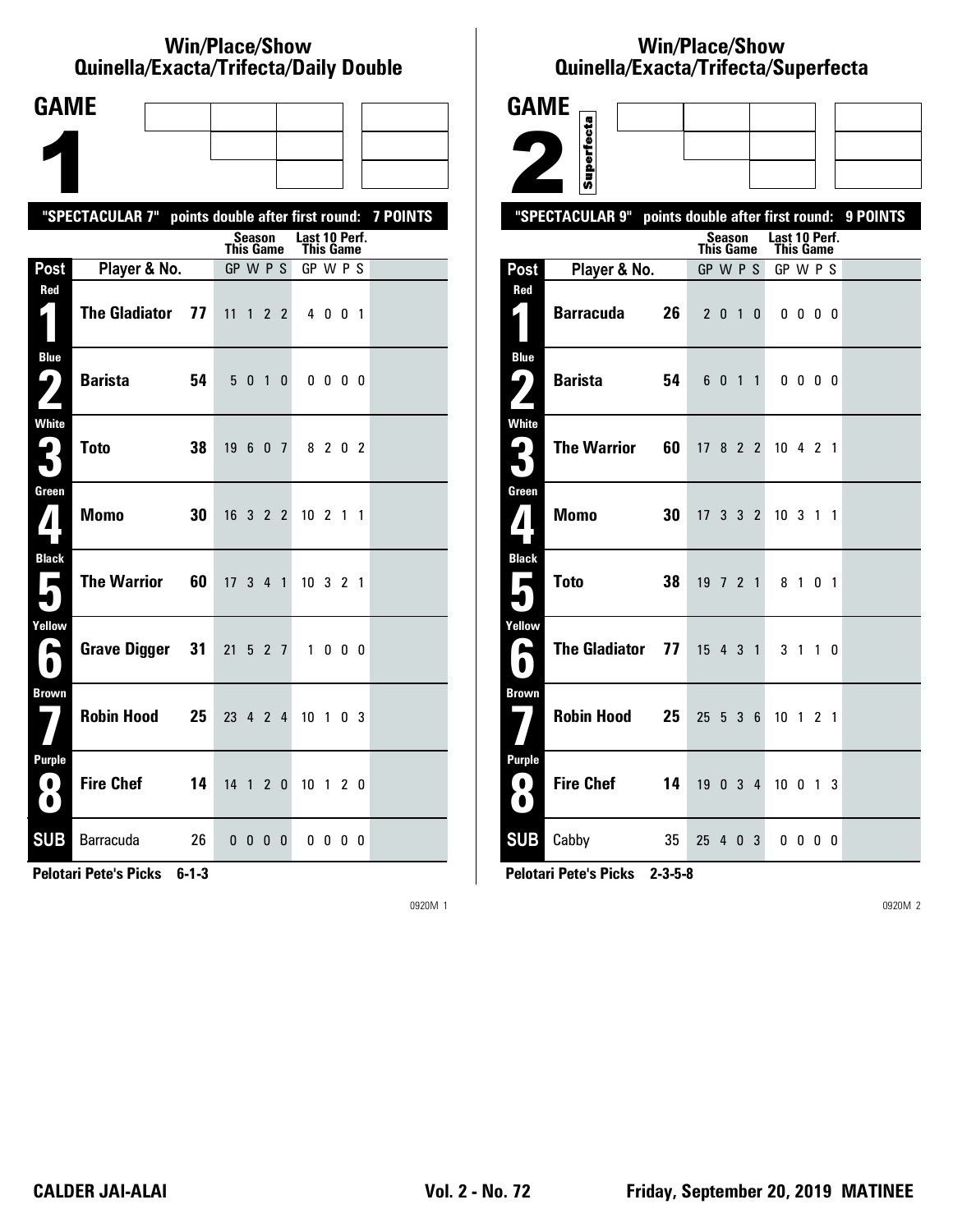### **Win/Place/Show Qui nel la/Exacta/Tri fecta/Pick 5**



|                                      | "SPECTACULAR 7"      | points double after first round: |           |          |                |                          |                            |                |                |        | <b>7 POINTS</b>  |                |                |                |
|--------------------------------------|----------------------|----------------------------------|-----------|----------|----------------|--------------------------|----------------------------|----------------|----------------|--------|------------------|----------------|----------------|----------------|
|                                      |                      |                                  | This Game |          | <b>Season</b>  |                          | Last 10 Perf.<br>This Game |                |                |        | <b>All Games</b> | <b>Team</b>    |                |                |
| Post                                 | Player & No.         |                                  | GP W P S  |          |                |                          | GP W P S                   |                |                |        | GP W P S         |                |                |                |
| Red                                  | The Ace              | 92                               | 56        | 212      |                | 6                        | 5                          | 0              | 1              | 0      | 15               | $\overline{2}$ | 2 3            |                |
|                                      | <b>The Gladiator</b> | 77                               | 34        | 5        | 3              | $\overline{2}$           | 7                          | 0              | 0              | 0      |                  |                |                |                |
| <b>Blue</b><br>$\blacktriangleright$ | <b>Toto</b>          | 38                               | 25        | 8        | 1              | $\overline{\phantom{a}}$ | 8                          | 3              | 0              | 0      | 15               | 7              | 2 <sub>3</sub> |                |
|                                      | <b>Action</b>        | 59                               | 45 12     |          | 3              | 9                        | 10                         | 2              | 1              | 1      |                  |                |                |                |
| <b>White</b>                         | <b>The General</b>   | 23                               | 53        | 5        | 3 1 1          |                          | 6                          | $\overline{2}$ | 0              | 2      | 17 5             |                | 1              | $\overline{1}$ |
|                                      | <b>The Warrior</b>   | 60                               | 25        | 9        | 5              | $\overline{2}$           | 10                         | 2              | 3              | 1      |                  |                |                |                |
| Green                                | <b>Smooth Papa</b>   | 57                               | 48        | 8        | 5              | 5                        | 9                          | $\overline{2}$ | 1              | 1      | 1                | 0              | 0              | - 0            |
|                                      | <b>Big Z</b>         | 37                               | 26        | $\Omega$ | 1              | 1                        | $\overline{2}$             | 0              | 0              | 0      |                  |                |                |                |
| <b>Black</b>                         | <b>Barracuda</b>     | 26                               | 3         | $\Omega$ | $\overline{2}$ | 0                        | 0                          | 0              | 0              | 0      | $\Omega$         | $\mathbf{0}$   | $\mathbf{0}$   | $\overline{0}$ |
|                                      | <b>Big Mo</b>        | 20                               | 8         | 1        | $\overline{2}$ | $\overline{2}$           | 1                          | O              | 0              | 0      |                  |                |                |                |
| Yellow                               | <b>Grave Digger</b>  | 31                               | 44        | 7        | 8              | 6                        | 6                          | 1              | 1              | 1      | 10 <sup>2</sup>  |                | $\mathbf{1}$   | $\overline{1}$ |
| $\bullet$                            | <b>The King</b>      | 28                               | 54        | 7 13     |                | 5                        | 9                          | O              | 4              | 2      |                  |                |                |                |
| Brown                                | <b>Fire Chef</b>     | 14                               | 21        | 4        | 6              | 3                        | 10                         | 1              | $\overline{2}$ | 3      | 10               | 4              | 1              | 3              |
|                                      | <b>Momo</b>          | 30                               | 20        | 3        | 4              | 4                        | 10                         | 2              | 1              | 3      |                  |                |                |                |
| Purple                               | <b>Robin Hood</b>    | 25                               | 33        | 5        | 4              | $\overline{2}$           | 9                          | 0              | 2              | 0      | 9                | 1              | 0              | $\overline{1}$ |
|                                      | <b>Barista</b>       | 54                               | 21        | 1        | 2              | 2                        | 1                          | 0              | 0              | 0      |                  |                |                |                |
| <b>SUBS</b>                          | Cabby<br>Ghost       | 35<br>22                         | 47<br>40  | 5<br>5   | 8<br>5         | 4<br>3                   | 0<br>0                     | 0<br>0         | 0<br>0         | 0<br>0 |                  |                |                |                |
|                                      |                      |                                  |           |          |                |                          |                            |                |                |        |                  |                |                |                |

**Pelotari Pete's Picks 3-4-6**

0920M 3

### **Win/Place/Show Qui nel la/Exacta/Tri fecta**



|                            | "SPECTACULAR 7"                  | points double after first round: |                  |                |                |                 |               |                |                |                | <b>7 POINTS</b>   |                |                         |                |
|----------------------------|----------------------------------|----------------------------------|------------------|----------------|----------------|-----------------|---------------|----------------|----------------|----------------|-------------------|----------------|-------------------------|----------------|
|                            |                                  |                                  | <b>This Game</b> | <b>Season</b>  |                |                 | Last 10 Perf. | This Game      |                |                | Team<br>All Games |                |                         |                |
| Post                       | Player & No.                     |                                  | GP W P S         |                |                |                 | GP W P        |                |                | -S             | GP W P S          |                |                         |                |
| Red                        | Cabby                            | 35                               | 42               | 1              | 4              | 8               | 4             | 0              | $\overline{2}$ | 0              |                   |                |                         |                |
|                            | <b>Big Z</b>                     | 37                               | 26               | 0              | $\overline{2}$ | 1               | 4             | 0              | 1              | 0              | 10                | 0              | $\overline{\mathbf{0}}$ | $\overline{1}$ |
| <b>Blue</b>                | <b>Fire Chef</b>                 | 14                               | 20               | 5              | 1              | 3               | 7             | 1              | 0              | $\overline{2}$ |                   |                |                         |                |
| $\blacktriangleright$      | <b>The King</b>                  | 28                               | 40               | 4              | 6              | 6               | 6             | 1              | 1              | 1              | 7                 | 1              | $\mathfrak{p}$          | $\overline{1}$ |
| <b>White</b>               | The Ace                          | 92                               | 58               | 8              | 9              | 5               | 7             | 0              | 1              | 2              | 14                | $\mathbf{1}$   | 2 <sub>1</sub>          |                |
|                            | <b>Action</b>                    | 59                               | 38               | 6              | 5              | 7               | 9             | 0              | 2              | 0              |                   |                |                         |                |
| Green                      | <b>The General</b>               | 23                               | 49               | 6              | 5              | 6               | 5             | 1              | 0              | 0              | 7                 | 0              | 1                       | 1              |
| $\boldsymbol{\mathcal{A}}$ | Taza                             | 13                               | 24               | $\Omega$       | 3              | 3               | 4             | 0              | 0              | 0              |                   |                |                         |                |
| <b>Black</b><br>Е          | <b>Smooth Papa</b>               | 57                               | 46 12            |                | 6              | $6\phantom{1}6$ | 9             | $\overline{2}$ | 1              | 1              | 5                 | 3 <sub>0</sub> |                         | $\overline{0}$ |
|                            | <b>Momo</b>                      | 30                               | 23               | 5              | 4              | $\overline{2}$  | 9             | $\overline{c}$ | $\mathfrak z$  | 1              |                   |                |                         |                |
| Yellow                     | <b>Robin Hood</b>                | 25                               | 34               | 3              | 9              | 4               | 6             | $\overline{2}$ | 1              | 0              | 17                | 1              | $6\phantom{1}$          | -3             |
|                            | <b>The Gladiator</b>             | 77                               | 37               | 6              | 5              | $\overline{1}$  | 9             | $\overline{c}$ | 0              | 4              |                   |                |                         |                |
| <b>Brown</b>               | <b>Grave Digger</b>              | 31                               | 41               | 6              | 8              | 6               | 6             | 2              | 1              | 0              | $\overline{7}$    | 3              | $\mathbf{1}$            | 1              |
|                            | <b>The Warrior</b>               | 60                               | 25               | 5              | 6              | $\overline{2}$  | 8             | $\overline{2}$ | 1              | 1              |                   |                |                         |                |
| Purple                     | Toto                             | 38                               | 29               | 6              | 3              | $\overline{2}$  | 8             | 1              | 0              | 0              | 9                 |                | $\mathbf{0}$            | $\overline{1}$ |
| ●                          | <b>Ghost</b>                     | 22                               | 39               | $\overline{2}$ | 4              | $\overline{1}$  | 0             | 0              | 0              | 0              |                   | $\overline{2}$ |                         |                |
| <b>SUBS</b>                | <b>Straight Dealin</b><br>Big Mo | 10<br>20                         | 27<br>7          | 4<br>3         | 2<br>1         | 2<br>1          | 2<br>1        | 0<br>1         | 0<br>0         | 0<br>0         |                   |                |                         |                |
|                            |                                  |                                  |                  |                |                |                 |               |                |                |                |                   |                |                         |                |

**Pelotari Pete's Picks 7-2-3**

0920M 4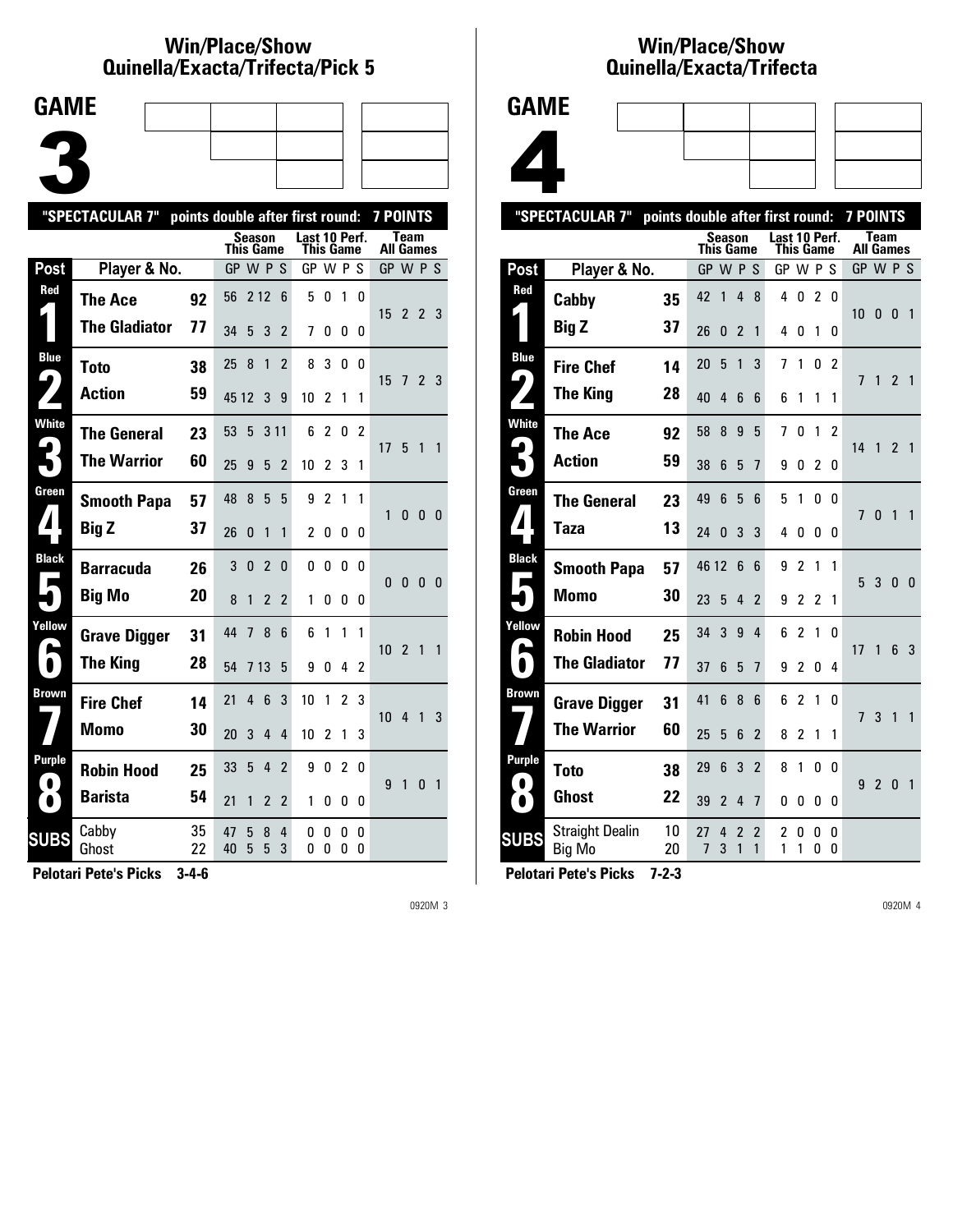# **Win/Place/Show Qui nel la/Exacta/Tri fecta**

| <b>GAME</b> |  |  |  |
|-------------|--|--|--|
|             |  |  |  |
|             |  |  |  |
|             |  |  |  |
|             |  |  |  |
|             |  |  |  |
|             |  |  |  |
|             |  |  |  |

|                  | "SPECTACULAR 7"<br>points double after first round:<br>7 POINTS |          |                  |                          |                |                |                            |                     |                |                     |                                 |                |                |                         |  |
|------------------|-----------------------------------------------------------------|----------|------------------|--------------------------|----------------|----------------|----------------------------|---------------------|----------------|---------------------|---------------------------------|----------------|----------------|-------------------------|--|
|                  |                                                                 |          | <b>This Game</b> | <b>Season</b>            |                |                | Last 10 Perf.<br>This Game |                     |                |                     | <b>Team</b><br><b>All Games</b> |                |                |                         |  |
| Post             | Player & No.                                                    |          | GP W P S         |                          |                |                | GP W P S                   |                     |                |                     | GP W P S                        |                |                |                         |  |
| Red              | Cabby                                                           | 35       | 41               | $\overline{2}$           | 5              | 2              | 8                          | 0                   | 1              | 0                   | 3                               | $\mathbf{0}$   | 1              | $\mathbf{1}$            |  |
|                  | <b>Big Mo</b>                                                   | 20       | 3                | 0                        | 1              | 1              | 1                          | 0                   | 0              | 0                   |                                 |                |                |                         |  |
| <b>Blue</b><br>4 | <b>Barracuda</b>                                                | 26       | 3                | 1                        | 0              | $\Omega$       | 0                          | 0                   | 0              | 0                   | 0                               | $\mathbf{0}$   | $\mathbf{0}$   | - 0                     |  |
|                  | <b>The King</b>                                                 | 28       | 49               | 5                        | 4              | 9              | 9                          | 0                   | 1              | 1                   |                                 |                |                |                         |  |
| <b>White</b>     | <b>Straight Dealin 10</b>                                       |          | 24               | $\overline{\phantom{a}}$ | 1              | $\Omega$       | 6                          | 0                   | 0              | U                   | 6                               | $\mathbf{0}$   | $\mathbf{0}$   | - 0                     |  |
|                  | <b>Barista</b>                                                  | 54       | 19               | 3                        | 1              | $\overline{2}$ | 1                          | 1                   | 0              | 0                   |                                 |                |                |                         |  |
| Green            | <b>The General</b>                                              | 23       | 49               | 8                        | $\overline{4}$ | 4              | 8                          | 1                   | $\mathfrak{p}$ | $\mathfrak{p}$      | 15                              | 1              | 1              | 4                       |  |
|                  | <b>Ghost</b>                                                    | 22       | 21               | 5                        | $\overline{2}$ | $\overline{2}$ | 0                          | 0                   | 0              | 0                   |                                 |                |                |                         |  |
| <b>Black</b>     | <b>Smooth Papa</b>                                              | 57       | 36               | $\overline{2}$           | 6              | 3              | 8                          | 0                   | $\overline{c}$ | 2                   | 8                               | $\mathbf{0}$   | $\mathbf{0}$   | $\overline{\mathbf{0}}$ |  |
|                  | <b>The Hammer</b>                                               | 33       | 25               | $\overline{2}$           | 0              | 3              | 5                          | 1                   | 0              | 1                   |                                 |                |                |                         |  |
| Yellow           | <b>Robin Hood</b>                                               | 25       | 46               | 5                        | 4 1 1          |                | 5                          | 1                   | 0              | <sub>0</sub>        | $\overline{1}$                  | $\pmb{0}$      | 0 <sub>0</sub> |                         |  |
| $\blacksquare$   | <b>Big Z</b>                                                    | 37       | 19               | 0                        | $\overline{2}$ | $\overline{2}$ | 3                          | 0                   | 0              | 1                   |                                 |                |                |                         |  |
| <b>Brown</b>     | <b>The Ace</b>                                                  | 92       | 35               | $\overline{2}$           | 5              | $\overline{1}$ | 6                          | 0                   | $\overline{c}$ | 2                   | 7                               | $\mathbf{0}$   | 1              | 1                       |  |
|                  | Taza                                                            | 13       | 22               | $\mathbf{0}$             | 1              | 2              | 5                          | 0                   | 0              | 0                   |                                 |                |                |                         |  |
| Purple           | <b>Grave Digger</b>                                             | 31       | 33               | 6                        | 6              | 4              | 6                          | 3                   | $\mathbf{1}$   | 0                   | 19                              | $\overline{2}$ | 1              | 6                       |  |
| $\bullet$        | <b>Action</b>                                                   | 59       | 44               | 4                        | 4              | 2              | 6                          | 0                   | 0              | 1                   |                                 |                |                |                         |  |
| <b>SUBS</b>      | <b>Fire Chef</b><br>The Warrior                                 | 14<br>60 | 24<br>54 13 12   | 4                        | 3              | 4<br>9         | 4<br>6                     | 0<br>$\overline{2}$ | 1<br>1         | 1<br>$\overline{c}$ |                                 |                |                |                         |  |
|                  |                                                                 |          |                  |                          |                |                |                            |                     |                |                     |                                 |                |                |                         |  |

**Pelotari Pete's Picks 5-3-1**

0920M 5

#### **Win/Place/Show Qui nel la/Exacta/Tri fecta/Super fecta**



|                           | "SPECTACULAR 9"                             | points double after first round: |                          |                     |                                  |                |               |                     |                |                | 9 POINTS                 |                |                |                |
|---------------------------|---------------------------------------------|----------------------------------|--------------------------|---------------------|----------------------------------|----------------|---------------|---------------------|----------------|----------------|--------------------------|----------------|----------------|----------------|
|                           |                                             |                                  | This Game                | Season              |                                  |                | Last 10 Perf. | This Game           |                |                | Team<br><b>All Games</b> |                |                |                |
| Post                      | Player & No.                                |                                  | GP W P S                 |                     |                                  |                | GP W P S      |                     |                |                | GP W P S                 |                |                |                |
| Red<br>L                  | <b>The General</b>                          | 23                               | 53                       | 4                   | 5                                | 9              | 9             | 0                   | 0              | $\Omega$       |                          |                |                |                |
|                           | <b>Big Mo</b>                               | 20                               | $\overline{\phantom{a}}$ | 0                   | 0                                | 0              | 0             | 0                   | 0              | $\Omega$       | 1                        | 0              | - 0            | $\overline{0}$ |
| <b>Blue</b>               | <b>Barracuda</b>                            | 26                               | 4                        | $\mathbf{0}$        | $\overline{2}$                   | 0              | 0             | 0                   | 0              | 0              |                          |                |                |                |
| $\blacktriangleright$     | Taza                                        | 13                               | 18                       | 0                   | $\overline{2}$                   | 1              | 5             | 0                   | 1              | 0              | 0                        | 0              | $\overline{0}$ | - 0            |
| <b>White</b>              | <b>Smooth Papa</b>                          | 57                               | 31                       | 8                   | 7                                | 1              | 8             | $\overline{c}$      | 3              | $\Omega$       | $\overline{1}$           | 3              | $\mathbf{1}$   | $\Omega$       |
| $\boldsymbol{\mathsf{F}}$ | <b>Ghost</b>                                | 22                               | 30                       | 3                   | $\mathfrak z$                    | 6              | 0             | 0                   | 0              | 0              |                          |                |                |                |
| Green                     | <b>Robin Hood</b>                           | 25                               | 47                       | 710                 |                                  | 8              | 4             | 1                   | 1              | 1              | $\overline{4}$           | $\overline{0}$ | $\overline{1}$ | $\Omega$       |
| $\boldsymbol{I}$          | <b>The Hammer</b>                           | 33                               | 17                       | 0                   | $\Omega$                         | 1              | 5             | 0                   | 0              | 0              |                          |                |                |                |
| <b>Black</b>              | <b>Straight Dealin 10</b>                   |                                  | 27                       | 5                   | $\overline{2}$                   | 1              | 6             | 2                   | $\mathbf{0}$   | 0              | 4                        | $\mathbf{0}$   | $\overline{0}$ | $\mathbf{0}$   |
|                           | <b>Big Z</b>                                | 37                               | 12                       | 0                   | $\Omega$                         | 0              | 4             | 0                   | 0              | 0              |                          |                |                |                |
| Yellow                    | Cabby                                       | 35                               | 33                       | 5                   | 3                                | 5              | 7             | $\mathbf{1}$        | $\mathbf{1}$   | 0              | 13                       | $\overline{2}$ | 0              | $\overline{2}$ |
|                           | <b>Action</b>                               | 59                               | 58                       | $\overline{2}$      |                                  | 6 1 1          | 8             | 0                   | 1              | $\overline{c}$ |                          |                |                |                |
| Brown                     | <b>Fire Chef</b>                            | 14                               | 21                       | 4                   | 3                                | $\overline{2}$ | 1             | 0                   | 0              | 0              | $\overline{2}$           | $\overline{2}$ | $\mathbf{0}$   | $\mathbf{0}$   |
|                           | <b>Barista</b>                              | 54                               | 19                       | $\overline{2}$      | 1                                | 0              | 1             | 0                   | 0              | 0              |                          |                |                |                |
| Purple<br>0               | <b>The Ace</b>                              | 92                               | 45                       | $\overline{2}$      | 5                                | 4              | 9             | 0                   | 4              | 1              | 15                       | 2 <sub>5</sub> |                | -3             |
| $\bullet$                 | <b>The King</b>                             | 28                               | 57                       | 8                   | $\overline{7}$                   | 4              | 10            | 1                   | $\overline{2}$ | $\overline{2}$ |                          |                |                |                |
| <b>SUBS</b>               | <b>Grave Digger</b><br><b>The Gladiator</b> | 31<br>77                         | 35<br>42                 | 4<br>$\overline{7}$ | $\overline{2}$<br>$\overline{1}$ | 7<br>9         | 6<br>9        | 1<br>$\overline{c}$ | 0<br>1         | 1<br>1         |                          |                |                |                |
|                           |                                             |                                  |                          |                     |                                  |                |               |                     |                |                |                          |                |                |                |

**Pelotari Pete's Picks 6-1-4-2**

0920M 6